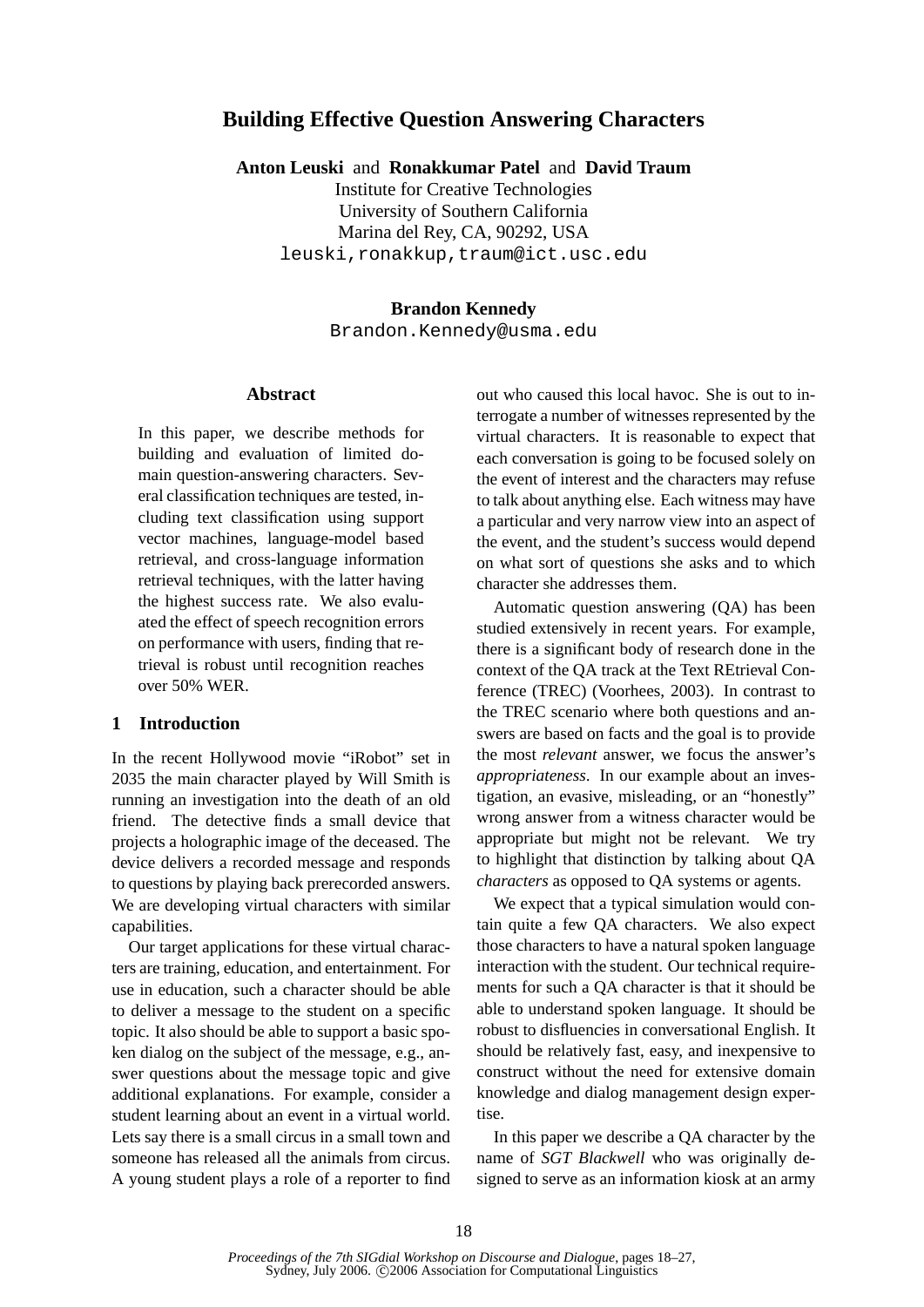conference (see Appendix C for a photograph of the system) (**?**). We have used SGT Blackwell to develop our technology for automatic answer selection, conversation management, and system integration. We are presently using this technology to create other QA characters.

In the next section we outline the SGT Blackwell system setup. In Section 3 we discuss the answer selection problem and consider three different algorithms: Support Vector Machines classifier (SVM), Language Model retrieval (LM), and Cross-lingual Language Model (CLM) retrieval. We present the results of off-line experiments showing that the CLM method performs significantly better than the other two techniques in Section 4. Section 5 describes a user study of the system that uses the CLM approach for answer selection. Our results show that the approach is very robust to deviations in wording from expected answers, and speech recognition errors. Finally, we summarize our results and outline some directions for future work in Section 6.

## **2 SGT Blackwell**

A user talks to SGT Blackwell using a headmounted close capture USB microphone. The user's speech is converted into text using an automatic speech recognition (ASR) system. We used the Sonic statistical speech recognition engine from the University of Colorado (Pellom, 2001) with acoustic and language models provided to us by our colleagues at the University of Southern California (Sethy et al., 2005). The answer selection module analyzes the speech recognition output and selects the appropriate response.

The character can deliver 83 spoken lines ranging from one word to a couple paragraphs long monologues. There are three kinds of lines SGT Blackwell can deliver: content, off-topic, and prompts. The 57 content-focused lines cover the identity of the character, its origin, its language and animation technology, its design goals, our university, the conference setup, and some miscellaneous topics, such as "what time is it?" and "where can I get my coffee?"

When SGT Blackwell detects a question that cannot be answered with one of the contentfocused lines, it selects one out of 13 off-topic responses, (e.g., "I am not authorized to comment on that,") indicating that the user has ventured out of the allowed conversation domain. In the event

that the user persists in asking the questions for which the character has no informative response. the system tries to nudge the user back into the conversation domain by suggesting a question for the user to ask: "You should ask me instead about my technology." There are 7 different prompts in the system.

One topic can be covered by multiple answers, so asking the same question again often results in a different response, introducing variety into the conversation. The user can specifically request alternative answers by asking something along the lines of "do you have anything to add?" or "anything else?" This is the first of two types command-like expressions SGT Blackwell understands. The second type is a direct request to repeat the previous response, e.g., "come again?" or "what was that?"

If the user persists on asking the same question over and over, the character might be forced to repeat its answer. It indicates that by preceding the answer with one of the four "pre-repeat" lines indicating that incoming response has been heard recently, e.g., "Let me say this again..."

## **3 Answer Selection**

The main problem with answer selection is uncertainty. There are two sources of uncertainty in a spoken dialog system: the first is the complex nature of natural language (including ambiguity, vagueness, underspecification, indirect speech acts, etc.), making it difficult to compactly characterize the mapping from the text surface form to the meaning; and the second is the error-prone output from the speech recognition module. One possible approach to creating a language understanding system is to design a set of rules that select a response given an input text string (Weizenbaum, 1966). Because of uncertainty this approach can quickly become intractable for anything more than the most trivial tasks. An alternative is to create an automatic system that uses a set of training question-answer pairs to learn the appropriate question-answer matching algorithm (Chu-Carroll and Carpenter, 1999). We have tried three different methods for the latter approach, described in the rest of this section.

## **3.1 Text Classification**

The answer selection problem can be viewed as a text classification task. We have a question text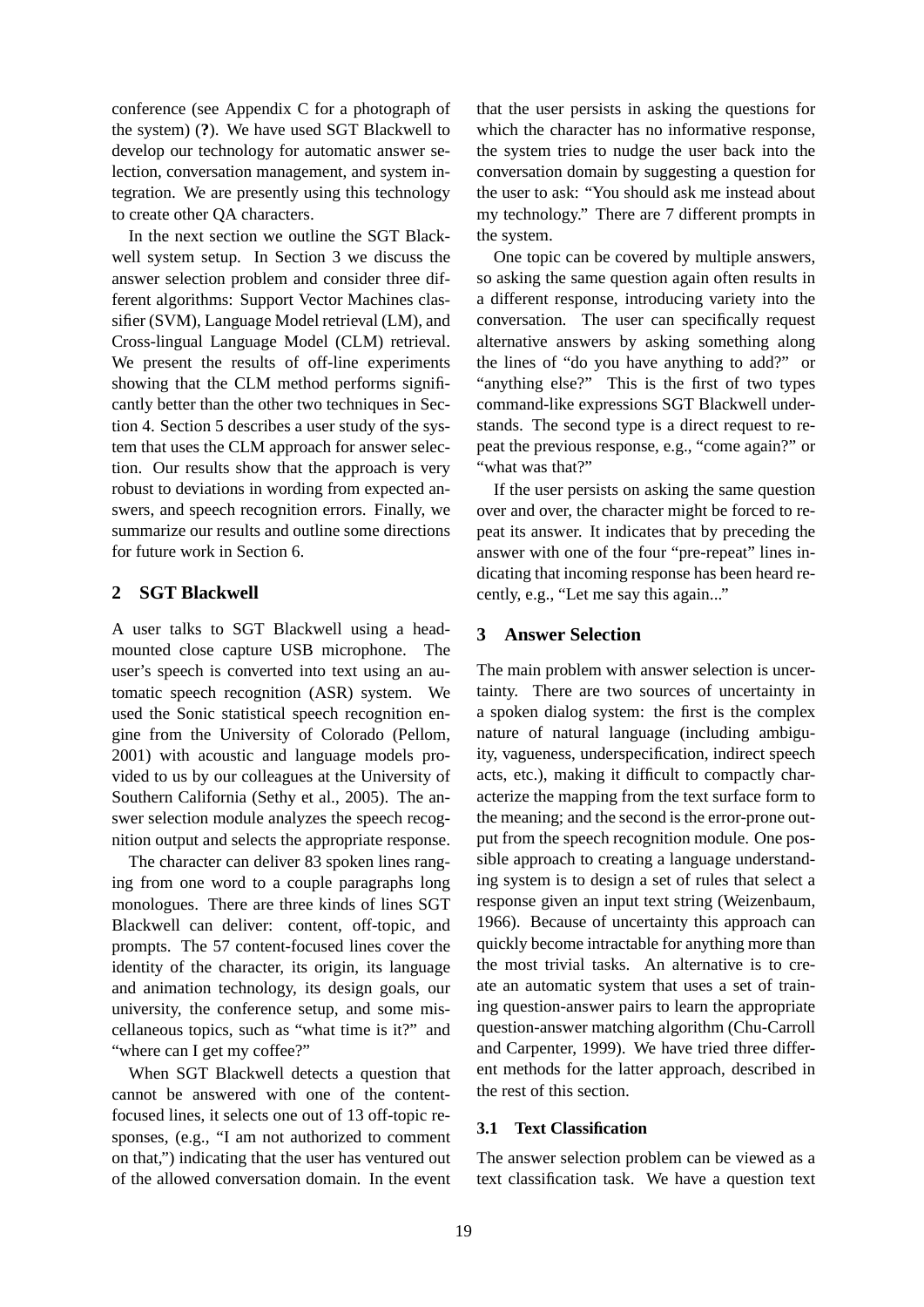as input and a finite set of answers, – classes, – we build a system that selects the most appropriate class or set of classes for the question. Text classification has been studied in Information Retrieval (IR) for several decades (Lewis et al., 1996). The distinct properties of our setup are (1) a very small size of the text, – the questions are very short, and (2) the large number of classes, e.g, 60 responses for SGT Blackwell.

An answer defines a class. The questions corresponding to the answer are represented as vectors of term features. We tokenized the questions and stemmed using the KStem algorithm (Krovetz, 1993). We used a  $tf \times idf$  weighting scheme to assign values to the individual term features (Allan et al., 1998). Finally, we trained a multi-class Support Vector Machines  $(SVM<sup>struct</sup>)$  classifier with an exponential kernel (Tsochantaridis et al., 2004). We have also experimented with linear kernel function, various parameter values for the exponential kernel, and different term weighting schemes. The reported combination of the kernel and weighting scheme showed the best classification performance. Such an approach is wellknown in the community and has been shown to work very well in numerous applications (Leuski, 2004). In fact, SVM is generally considered to be one of the best performing methods for text classification. We believe it provides us with a very strong baseline.

#### **3.2 Answer Retrieval**

The answer selection problem can also be viewed as an information retrieval problem. We have a set of answers which we can call documents in accordance with the information retrieval terminology. Let the question be the query, we compare the query to each document in the collection and return the most appropriate set of documents.

Presently the best performing IR techniques are based on the concept of Language Modeling (Ponte and Croft, 1997). The main strategy is to view both a query and a document as samples from some probability distributions over the words in the vocabulary (i.e., language models) and compare those distributions. These probability distributions rarely can be computed directly. The "art" of the field is to estimate the language models as accurately as possible given observed queries and documents.

Let  $Q = q_1...q_m$  be the question that is re-

ceived by the system,  $R_Q$  is the set of all the answers appropriate to that question, and  $P(w|R<sub>O</sub>)$ is the probability that a word randomly sampled from an appropriate answer would be the word  $w$ . The language model of  $Q$  is the set of probabilities  $P(w|R_Q)$  for every word in the vocabulary. If we knew the answer set for that question, we can easily estimate the model. Unfortunately, we only know the question and not the answer set  $R_Q$ . We approximate the language model with the conditional distribution:

$$
P(w|R_Q) \approx P(w|Q) = \frac{P(w, q_1, ..., q_m)}{P(q_1, ..., q_m)} \quad (1)
$$

The next step is to calculate the joint probability of observing a string:  $P(W) = P(w_1, ..., w_n)$ . Different methods for estimating  $P(W)$  have been suggested starting with simple unigram approach where the occurrences of individual words are assumed independent from each other:  $P(W)$  =  $\prod_{i=1}^{n} P(w_i)$ . Other approaches include Probabilistic Latent Semantic Indexing (PLSI) (Hoffman, 1999) and Latent Dirichlet Allocation (LDA) (Blei et al., 2003). The main goal of these different estimations is to model the interdependencies that exist in the text and make the estimation feasible given the finite amount of training data.

In this paper we adapt an approach suggested by Lavrenko (Lavrenko, 2004). He assumed that all the word dependencies are defined by a vector of possibly unknown parameters on the language model. Using the de Finetti's representation theorem and kernel-based probability estimations, he derived the following estimate for the query language model:

$$
P(w|Q) = \frac{\sum_{s \in S} \pi_s(w) \prod_{i=1}^m \pi_s(q_i)}{\sum_s \prod_{i=1}^m \pi_s(q_i)}
$$
 (2)

Here we sum over all training strings  $s \in S$ , where S is the set of training strings.  $\pi_s(w)$  is the probability of observing word  $w$  in the string  $s$ , which can be estimated directly from the training data. Generally the unigram maximum likelihood estimator is used with some smoothing factor:

$$
\pi_s(w) = \lambda_\pi \cdot \frac{\#(w, s)}{|s|} + (1 - \lambda_\pi) \cdot \frac{\sum_s \#(w, s)}{\sum_s |s|} \tag{3}
$$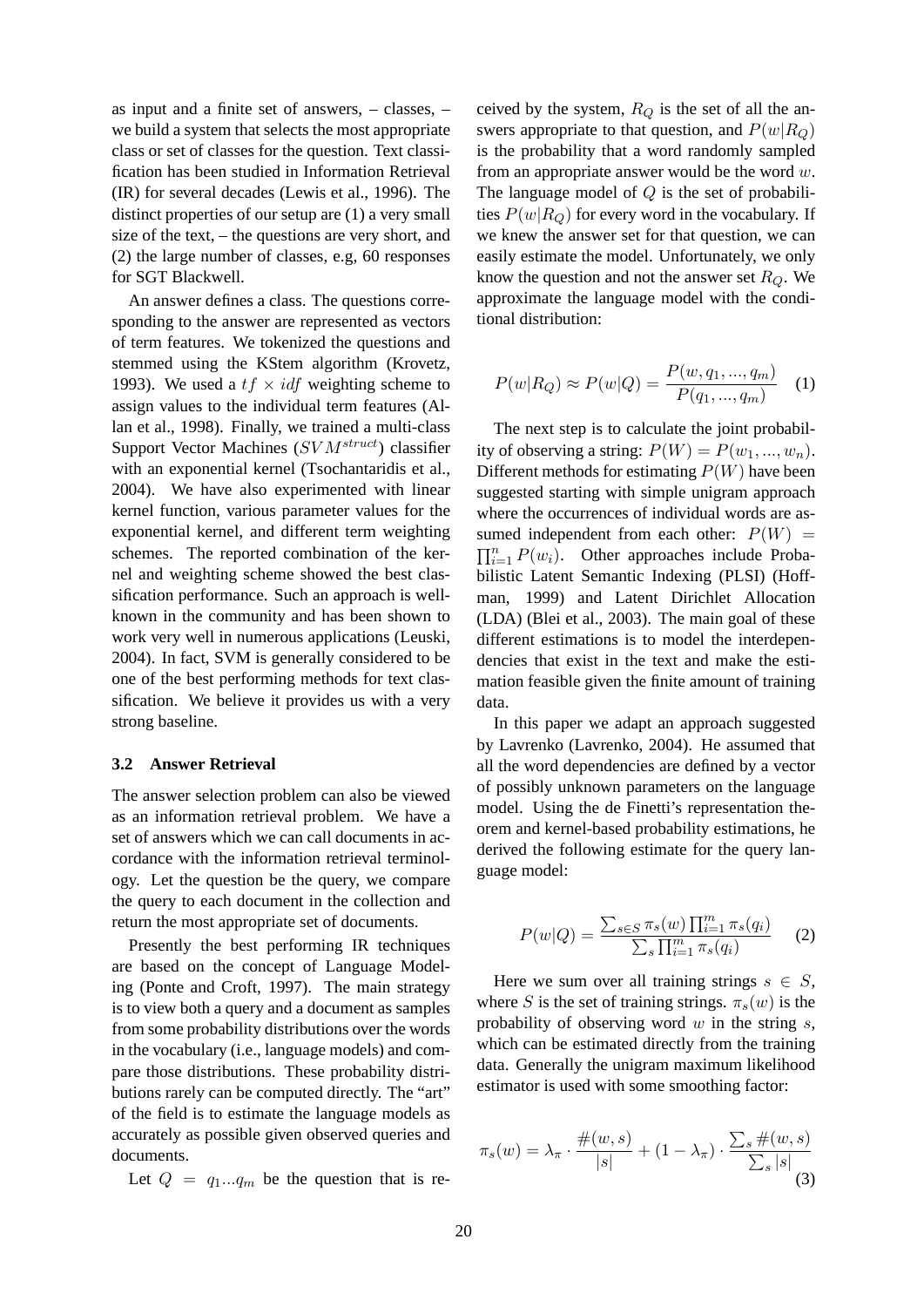where  $\#(w, s)$  is the number of times word w appears in string s, |s| is the length of the string s, we sum over all training strings  $s \in S$ , and the constant  $\lambda_{\pi}$  is the tunable parameter that can be determined from training data.

We know all the possible answers, so the answer language model  $P(w|A)$  can be estimated from the data:

$$
P(w|A) = \pi_A(w) \tag{4}
$$

### **3.3 Ranking criteria**

To compare two language models we use the Kullback-Leibler divergence  $D(p_a||p_a)$  defined as

$$
D(p_q||p_a) = \sum_{w \in V} P(w|Q) \log \frac{P(w|Q)}{P(w|A)} \tag{5}
$$

which can be interpreted as the relative entropy between two distributions. Note that the Kullback-Leibler divergence is a dissimilarity measure, we use  $-D(p_q||p_q)$  to rank the answers.

So far we have assumed that both questions and answers use the same vocabulary and have the same a priori language models. Clearly, it is not the case. For example, consider the following exchange: "what happened here?" – "well, maam, someone released the animals this morning." While the answer is likely to be very appropriate to the question, there is no word overlap between these sentences. This is an example of what is known in information retrieval as vocabulary mismatch between the query and the documents. In a typical retrieval scenario a query is assumed to look like a part of a document. We cannot make the same assumption about the questions because of the language rules: e.g., "what", "where", and "why" are likely to appear much more often in questions than in answers. Additionally, a typical document is much larger than any of our answers and has a higher probability to have words in common with the query. Finally, a typical retrieval scenario is totally context-free and a user is encouraged to specify her information need as accurately as possible. In a dialog, a portion of the information is assumed to be well-known to the participants and remains un-verbalized leading to sometimes brief questions and answers.

We believe this vocabulary mismatch to be so significant that we view the participants as speaking two different "languages": a language of questions and a language of answers. We will model

the problem as a cross-lingual information task, where one has a query in one language and wishes to retrieve documents in another language. There are two ways we can solve it: we can translate the answers into the question language by building a representation for each answer using the question vocabulary or we can build question representations in the answer language.

#### **3.4 Question domain**

We create an answer representation in the question vocabulary by merging together all the training questions that are associated with the answer into one string: a pseudo-answer. We use equations 5, 2, 3, and 4 to compare and rank the pseudo-answers. Note that in equation  $2 s$  iterates over the set of all pseudo-answers.

#### **3.5 Answer domain**

Let us look at the question language model  $P(w|Q)$  again, but now we will take into account that w and Q are from different vocabularies and have potentially different distributions:

$$
P(w|Q) = \frac{\sum_{s} \alpha_{A_s}(w) \prod_{i=1}^{m} \pi_{Q_s}(q_i)}{\sum_{s} \prod_{i=1}^{m} \pi_{Q_s}(q_i)}
$$
 (6)

Here s iterates over the training set of questionanswer pairs  $\{Q_s, A_s\}$  and  $\alpha_x(w)$  is the experimental probability distribution on the answer vocabulary given by the expression similar to equation 3:

$$
\alpha_x(w) = \lambda_\alpha \frac{\#(w, x)}{|x|} + (1 - \lambda_\alpha) \frac{\sum_s \#(w, x)}{\sum_s |x|}
$$

and the answer language model  $P(w|A)$  can be estimated from the data as

$$
P(w|A) = \alpha_A(w)
$$

### **4 Algorithm comparison**

We have a collection of questions for SGT Blackwell each linked to a set of appropriate responses. Our script writer defined the first question or two for each answer. We expanded the set by a) paraphrasing the initial questions and b) collecting questions from users by simulating the final system in a Wizard of Oz study (WOZ). There are 1,261 questions in the collection linked to 72 answers (57 content answers, 13 off-topic responses, and 2 command classes, see Section 2). For this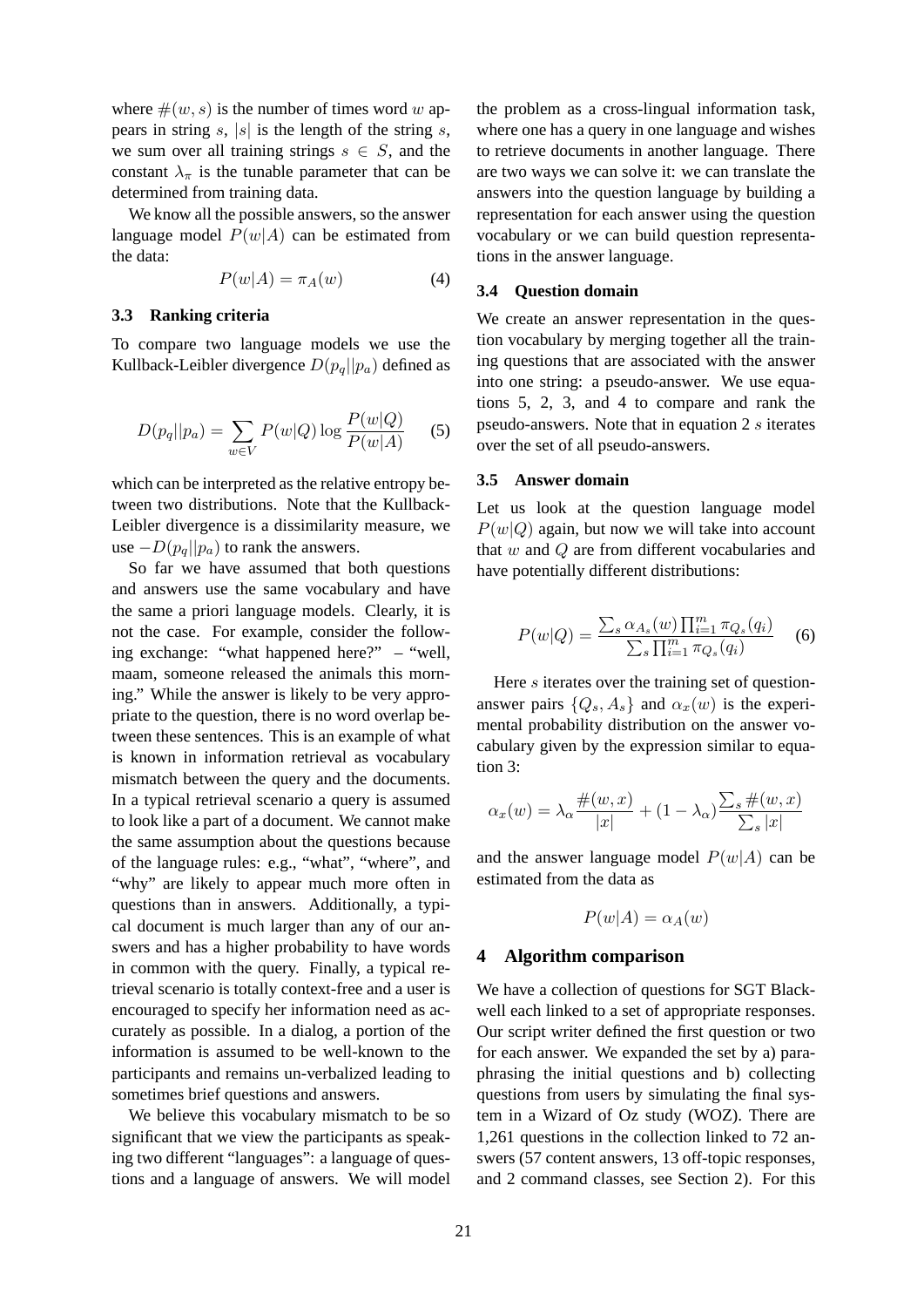study we considered all our off-topic responses equally appropriate to an off-topic question and we collapsed all the corresponding responses into one class. Thus we have 60 response classes.

We divided our collection of questions into training and testing subsets following the 10-fold cross-validation schema. The SVM system was trained to classify test questions into one of the 60 classes.

Both retrieval techniques produce a ranked list of candidate answers ordered by the  $-D(p_q||p_q)$ score. We only select the answers with scores that exceed a given threshold  $-D(p_q||p_q) > \tau$ . If the resulting answer set is empty we classify the question as off-topic, i.e., set the candidate answer set contains to an off-topic response. We determine the language model smoothing parameters  $\lambda_s$  and the threshold  $\tau$  on the training data.

We consider two statistics when measuring the performance of the classification. First, we measure its accuracy. For each test question the first response returned by the system, – the class from the SVM system or the top ranked candidate answer returned by either LM or CLM methods, – is considered to be correct if there is link between the question and the response. The accuracy is the proportion of correctly answered questions among all test questions.

The second statistic is precision. Both LM and CLM methods may return several candidate answers ranked by their scores. That way a user will get a different response if she repeats the question. For example, consider a scenario where the first response is incorrect. The user repeats her question and the system returns a correct response creating the impression that the QA character simply did not hear the user correctly the first time. We want to measure the quality of the ranked list of candidate answers or the proportion of appropriate answers among all the candidate answers, but we should also prefer the candidate sets that list all the correct answers before all the incorrect ones. A well-known IR technique is to compute average precision – for each position in the ranked list compute the proportion of correct answers among all preceding answers and average those values.

Table 1 shows the accuracy and average precision numbers for three answer selection methods on the SGT Blackwell data set. We observe a significant improvement in accuracy in the retrieval methods over the SVM technique. The differences

shown are statistical significant by t-test with the cutoff set to 5% ( $p < 0.05$ ).

We repeated out experiments on QA characters we are developing for another project. There we have 7 different characters with various number of responses. The primary difference with the SGT Blackwell data is that in the new scenario each question is assigned to one and only one answer. Table 2 shows the accuracy numbers for the answer selection techniques on those data sets. These performance numbers are generally lower than the corresponding numbers on the SGT Blackwell collection. We have not yet collected as many training questions as for SGT Blackwell. We observe that the retrieval approaches are more successful for problems with more answer classes and more training data. The table shows the percent improvement in classification accuracy for each LM-based approach over the SVM baseline. The asterisks indicate statistical significance using a t-test with the cutoff set to 5% ( $p < 0.05$ ).

## **5 Effect of ASR**

In the second set of experiments for this paper we studied the question of how robust the CLM answer selection technique in the SGT Blackwell system is to the disfluencies of normal conversational speech and errors of the speech recognition. We conducted a user study with people interviewing SGT Blackwell and analyzed the results. Because the original system was meant for one of three demo "reporters" to ask SGT Blackwell questions, specialized acoustic models were used to ensure the highest accuracy for these three (male) speakers. Consequently, for other speakers (especially female speakers), the error rate was much higher than for a standard recognizer. This allowed us to calculate the role of a variety of speech error rates on classifier performance.

For this experiment, we recruited 20 participants (14 male, 6 female, ages from 20 to 62) from our organization who were not members of this project. All participants spoke English fluently, however the range of their birth languages included English, Hindi, and Chinese.

After filling out a consent form, participants were "introduced" to SGT Blackwell, and demonstrated the proper technique for asking him questions (i.e., when and how to activate the microphone and how to adjust the microphone position.) Next, the participants were given a scenario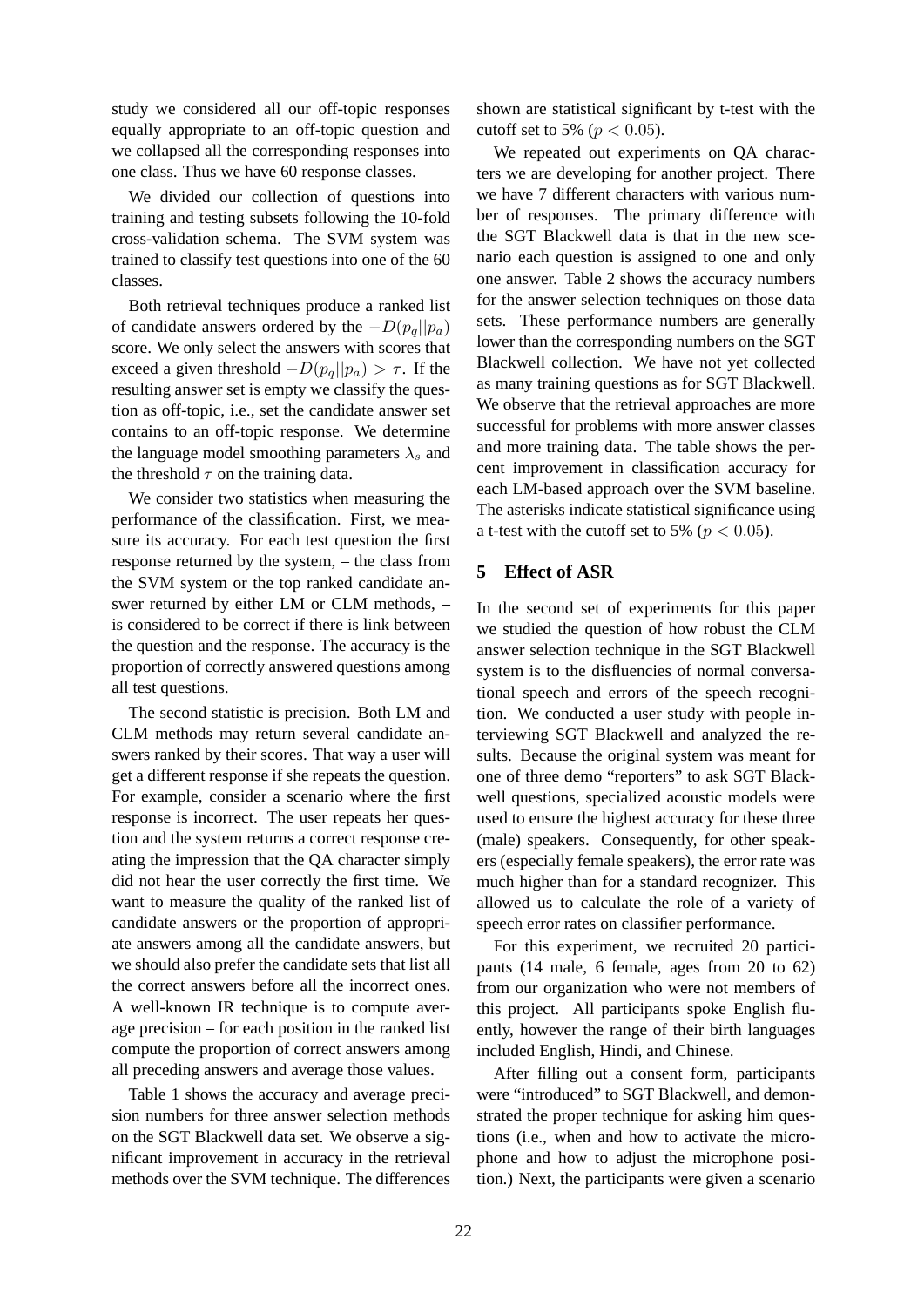| <b>SVM</b> | LM    |                                                                        |       | <b>CLM</b> |       |       |
|------------|-------|------------------------------------------------------------------------|-------|------------|-------|-------|
|            |       | accuracy accuracy impr. SVM avg. prec.   accuracy impr. SVM avg. prec. |       |            |       |       |
| 53.13      | 57.80 | 8.78                                                                   | 63.88 | 61.99      | 16.67 | 65.24 |

Table 1: Comparison of three different algorithms for answer selection on SGT Blackwell data. Each performance number is given in percentages.

|                | number of | number of | <b>SVM</b> | LM       |           | <b>CLM</b> |           |
|----------------|-----------|-----------|------------|----------|-----------|------------|-----------|
|                | questions | answers   | accuracy   | accuracy | impr. SVM | accuracy   | impr. SVM |
|                | 238       | 22        | 44.12      | 47.06    | $6.67*$   | 47.90      | $8.57*$   |
| $\overline{2}$ | 120       | 15        | 63.33      | 62.50    | $-1.32$   | 64.17      | 1.32      |
| 3              | 150       | 23        | 42.67      | 44.00    | $3.12*$   | 50.00      | 17.19*    |
| 4              | 108       | 18        | 42.59      | 44.44    | $4.35*$   | 50.00      | 17.39*    |
| 5              | 149       | 33        | 32.21      | 41.35    | 28.37*    | 42.86      | 33.04*    |
| 6              | 39        | 8         | 69.23      | 58.97    | $-14.81*$ | 66.67      | $-3.70$   |
| $\overline{7}$ | 135       | 31        | 42.96      | 44.19    | 2.85      | 50.39      | 17.28*    |
| average        | 134       | 21        | 48.16      | 48.93    | $1.60*$   | 53.14      | 10.34*    |

Table 2: Comparison of three different algorithms for answer selection on 7 additional QA characters. The table shows the number of answers and the number of questions collected for each character. The accuracy and the improvement over the baseline numbers are given in percentages.

wherein the participant would act as a reporter about to interview SGT Blackwell. The participants were then given a list of 10 pre-designated questions to ask of SGT Blackwell. These questions were selected from the training data. They were then instructed to take a few minutes to write down an additional five questions to ask SGT Blackwell. Finally they were informed that after asking the fifteen written down questions, they would have to spontaneously generate and ask five additional questions for a total of 20 questions asked all together. Once the participants had written down their fifteen questions, they began the interview with SGT Blackwell. Upon the completion of the interview the participants were then asked a short series of survey questions by the experimenter about SGT Blackwell and the interview. Finally, participants were given an explanation of the study and then released. Voice recordings were made for each interview, as well as the raw data collected from the answer selection module and ASR. This is our first set of question answer pairs, we call it the ASR-QA set.

The voice recordings were later transcribed. We ran the transcriptions through the CLM answer selection module to generate answers for each question. This generated question and answer pairs based on how the system would have responded to the participant questions if the speech recognition was perfect. This is our second set of question answer pairs – the TRS-QA set. Appendix B shows a sample dialog between a participant and SGT Blackwell.

Next we used three human raters to judge the appropriateness of both sets. Using a scale of 1-6 (see Appendix A) each rater judged the appropriateness of SGT Blackwell's answers to the questions posed by the participants. We evaluated the agreement between raters by computing Cronbach's alpha score, which measures consistency in the data. The alpha score is 0.929 for TRS-QA and 0.916 for ASR-QA, which indicate high consistency among the raters.

The average appropriateness score for TRS-QA is 4.83 and 4.56 for ASR-QA. The difference in the scores is statistically significant according to ttest with the cutoff set to 5%. It may indicate that ASR quality has a significant impact on answer selection.

We computed the Word Error Rate (WER) between the transcribed question text and the ASR output. Thus each question-answer pair in the ASR-QA and TRS-QA data set has a WER score assigned to it. The average WER score is 37.33%.

We analyzed sensitivity of the appropriateness score to input errors. Figure 1a and 1b show plots of the cumulative average appropriateness score (CAA) as function of WER: for each WER value  $t$  we average appropriateness scores for all questions-answer pairs with WER score less than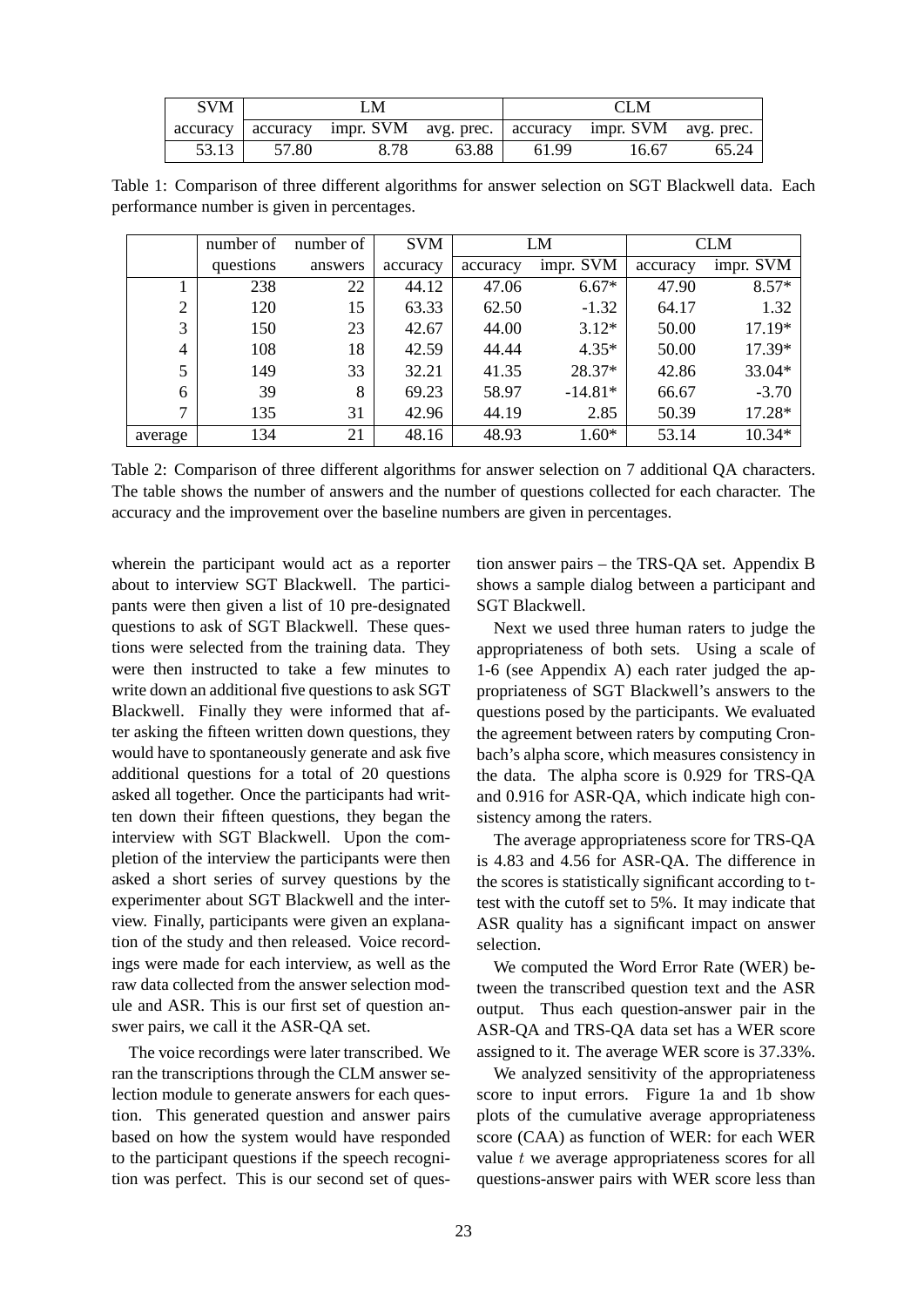

Figure 1: Shows the cumulative average appropriateness score (CAA) of (a) pre-designated and (b) user-designated question-answer pairs as function of the ASR's output word error rate. We show the scores for TRS-QA (dotted black line) and ASR-QA (solid black line). We also show the percentage of the question-answer pairs with the WER score below a given value ("# ofQA") as a gray line with the corresponding values on the right Y axis.

or equal to t.

$$
CAA(t) = \frac{1}{|S|} \sum_{p \in S} A(p), S = \{p|WER(p) \le t\}
$$

where p is a question-answer pair,  $A(p)$  is the appropriateness score for p, and  $WER(p)$  is the WER score for  $p$ . It is the expected value of the appropriateness score if the ASR WER was at most t.

Both figures show the CAA values for TRS-QA (dotted black line) and ASR-QA (solid black line). Both figures also show the percentage of the question-answer pairs with the WER score below a given value, i.e., the cumulative distribution function (CDF) for the WER as a gray line with the corresponding values depicted on the right Y axis.

Figure 1a shows these plots for the predesignated questions. The values of CAA for TRS-QA and ASR-QA are approximately the same between 0 and 60% WER. CAA for ASR- $OA$  decreases for WER above  $60\%$  – as the input becomes more and more garbled, it becomes more difficult for the CLM module to select an appropriate answer. We confirmed this observation by calculating t-test scores at each WER value: the differences between  $CAA(t)$  scores are statistically significant for  $t > 60\%$ . It indicates that until WER exceeds 60% there is no noticeable effect on the quality of answer selection, which means that our answer selection technique is robust relative to the quality of the input.

Figure 1b shows the same plots for the userdesignated questions. Here the system has to deal with questions it has never seen before. CAA values decrease for both TRS-QA and ASR-QA as WER increases. Both ASR and CLM were trained on the same data set and out of vocabulary words that affect ASR performance, affect CLM performance as well.

## **6 Conclusions and future work**

In this paper we presented a method for efficient construction of conversational virtual characters. These characters accept spoken input from a user, convert it to text, and select the appropriate response using statistical language modeling techniques from cross-lingual information retrieval. We showed that in this domain the performance of our answer selection approach significantly exceeds the performance of a state of the art text classification method. We also showed that our technique is very robust to the quality of the input and can be effectively used with existing speech recognition technology.

Preliminary failure analysis indicates a few directions for improving the system's quality. First, we should continue collecting more training data and extending the question sets.

Second, we could have the system generate a confidence score for its classification decisions. Then the answers with a low confidence score can be replaced with an answer that prompts the user to rephrase her question. The system would then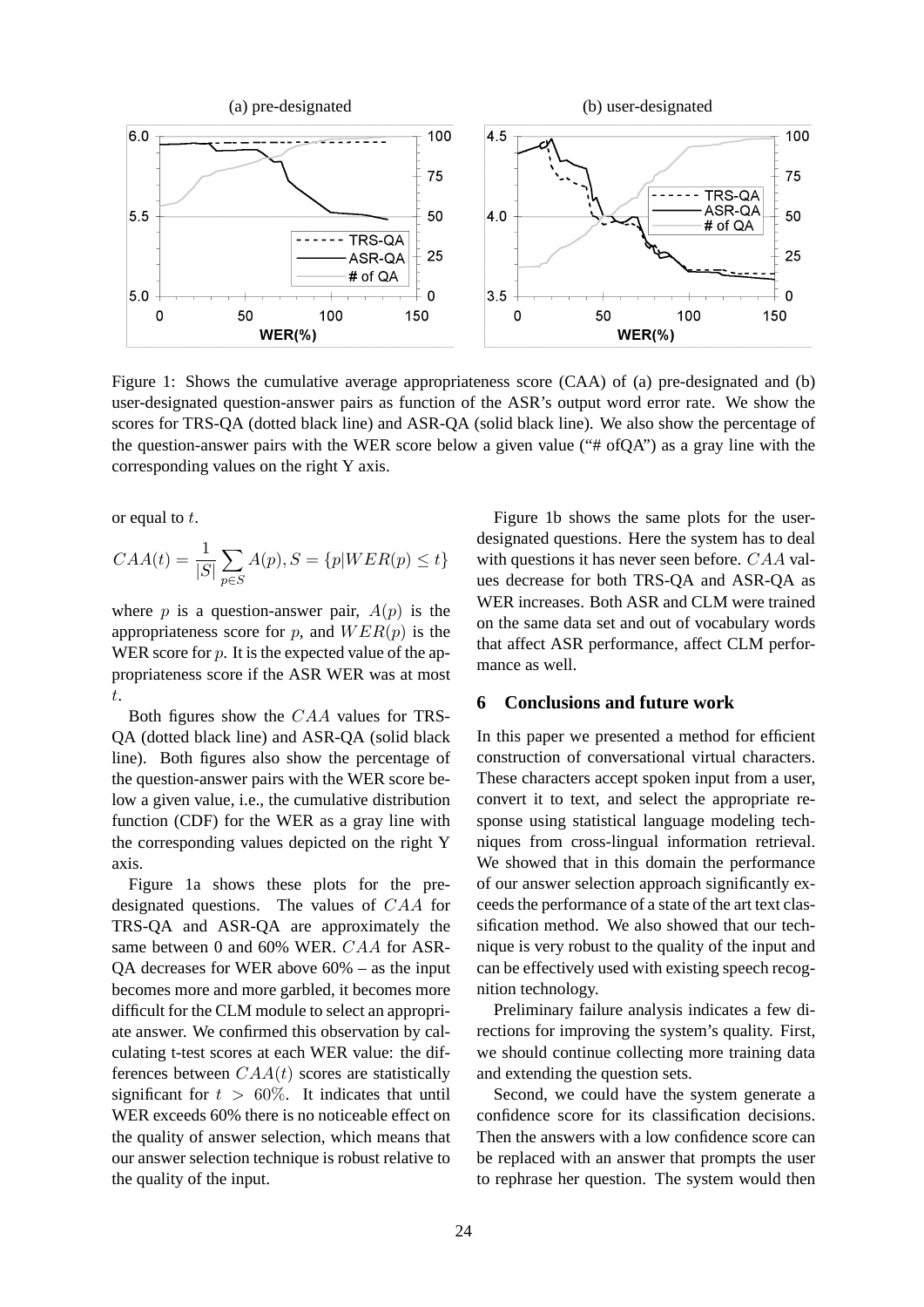use the original and the rephrased version to repeat the answer selection process.

Finally, we observed that a notable percent of misclassifications results from the user asking a question that has a strong context dependency on the previous answer or question. We are presently looking into incorporating this context information into the answer selection process.

### **Acknowledgments**

The project or effort described here has been sponsored by the U.S. Army Research, Development, and Engineering Command (RDECOM). Statements and opinions expressed do not necessarily reflect the position or the policy of the United States Government, and no official endorsement should be inferred.

### **References**

- James Allan, Jamie Callan, W. Bruce Croft, Lisa Ballesteros, Donald Byrd, Russell Swan, and Jinxi Xu. 1998. Inquery does battle with TREC-6. In *Sixth Text REtrieval Conference (TREC-6)*, pages 169–206, Gaithersburg, Maryland, USA.
- D. M. Blei, A. Y. Ng, and M. I. Jordan. 2003. Latent dirichlet allocation. *Journal of Machine Learning Research*, 3:993–1022.
- Jennifer Chu-Carroll and Bob Carpenter. 1999. Vector-based natural language call routing. *Journal of Computational Linguistics*, 25(30):361–388.
- Sudeep Gandhe, Andrew S. Gordon, and David Traum. 2006. Improving question-answering with linking dialogues. In *Proceedings of the 11th international conference on Intelligent user interfaces (IUI'06)*, pages 369–371, New York, NY, USA. ACM Press.
- T. Hoffman. 1999. Probabilistic latent semantic indexing. In *Proceedings of the 22nd International ACM SIGIR Conference*, pages 50–57.
- Robert Krovetz. 1993. Viewing morphology as an inference process. In *Proceedings of the 16th International ACM SIGIR Conference on Research and Development in Information Retrieval*, pages 191– 202.
- Victor Lavrenko. 2004. *A Generative Theory of Relevance*. Ph.D. thesis, University of Massachusetts at Amherst.
- Anton Leuski. 2004. Email is a stage: discovering people roles from email archives. In *Proceedings of 27th annual international ACM SIGIR Conference on Research and Development in Information Retrieval (SIGIR'04)*, pages 502–503, Sheffield, United Kingdom. ACM Press. NY, USA.
- David D. Lewis, Robert E. Schapire, James P. Callan, and Ron Papka. 1996. Training algorithms for linear text classifiers. In *Proceedings of the 19th International ACM SIGIR Conference on Research and Development in Information Retrieval*, pages 298– 306, Zurich, Switzerland.
- Bryan Pellom. 2001. Sonic: The university of colorado continuous speech recognizer. Technical Report TR-CSLR-2001-01, University of Colorado, Boulder, CO.
- Jay M. Ponte and W. Bruce Croft. 1997. Text segmentation by topic. In *Proceedings of the First European Conference on Research and Advanced Technology for Digital Libraries*, pages 120–129.
- Abhinav Sethy, Panayiotis Georgiou, and Shrikanth Narayanan. 2005. Building topic specific language models from webdata using competitive models. In *Proceedings of EUROSPEECH*, Lisbon, Portugal.
- Ioannis Tsochantaridis, Thomas Hofmann, Thorsten Joachims, and Yasemin Altun. 2004. Support vector machine learning for interdependent and structured output spaces. In *Proceedings of the Twenty-first international conference on Machine learning*, Banff, Alberta, Canada.
- Ellen M. Voorhees. 2003. Overview of the trec 2003 question answering track. In *Proceedings of The Twelfth Text Retrieval Conference*, pages 54–69.
- Joseph Weizenbaum. 1966. Eliza–a computer program for the study of natural language communication between man and machine. *Communications of the ACM*, 9(1):36–45.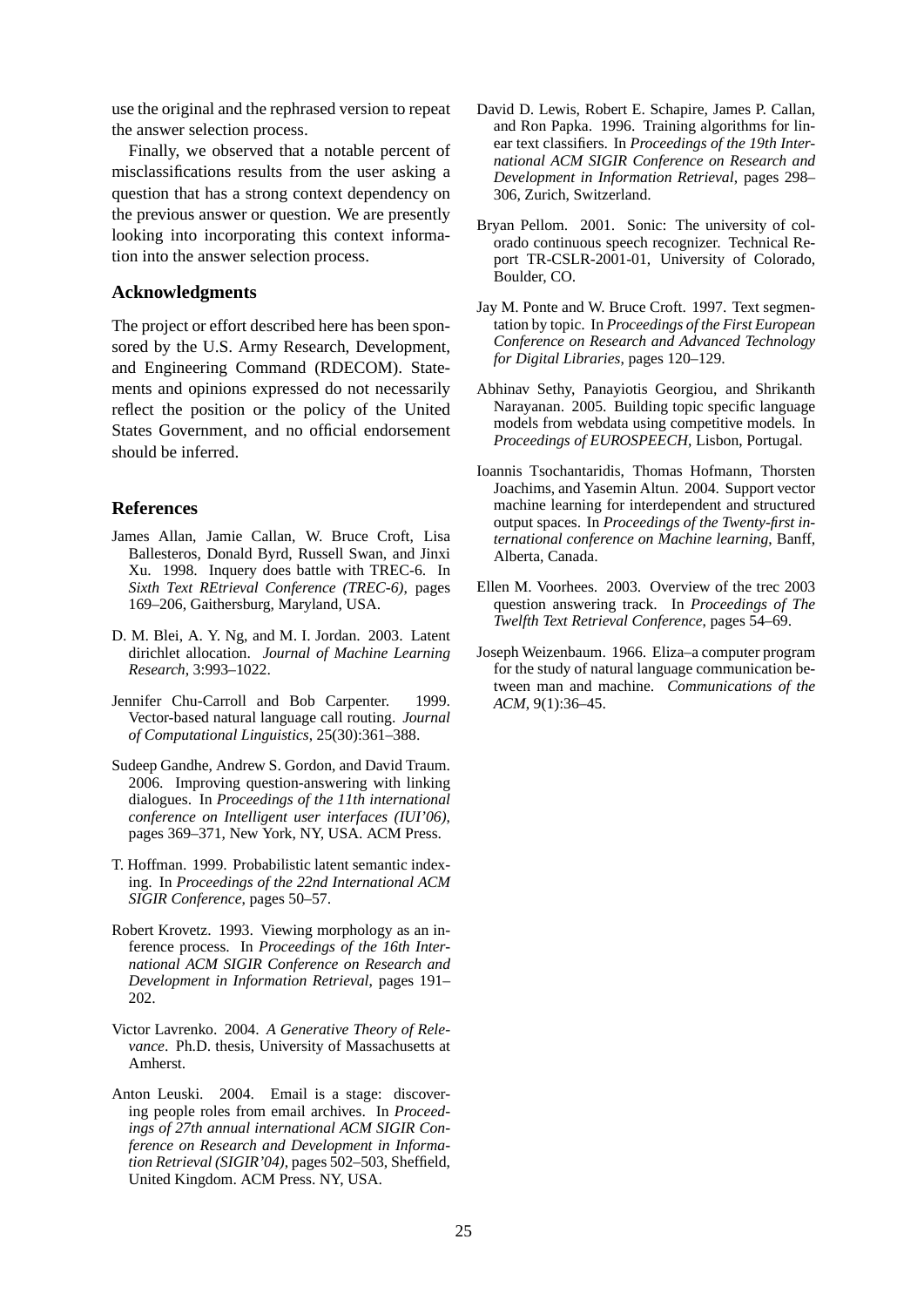# **A Appropriateness grading**

Gandhe and his colleagues (Gandhe et al., 2006) suggested the following grading scheme that we used in our user evaluation.

| Grade          | Description                            |
|----------------|----------------------------------------|
| 1              | Response is not related in any way the |
|                | question                               |
| $\overline{2}$ | Response contains some discussion      |
|                | of people or objects mentioned in the  |
|                | question, but does not really address  |
|                | the question itself.                   |
| 3              | Response partially addresses<br>the    |
|                | question, but little or no coherence   |
|                | between the question and response.     |
| 4              | Response does mostly address the       |
|                | question, but with major problems in   |
|                | the coherence between question and     |
|                | response; seems like the response is   |
|                | really addressing a different question |
|                | than the one asked.                    |
| 5              | Response does address the question,    |
|                | but the transition is somewhat awk-    |
|                | ward.                                  |
| 6              | Response answers the question in a     |
|                | perfectly fluent manner.               |

Table 3: The question-answer appropriateness scale.

# **B Sample dialog**

This section presents an example of a participant's dialog with SGT Blackwell. We only show spontaneous questions asked by the participant. Each of the participant's questions (called "Reporter" in this transcript) is followed by the ASR output of that line in brackets. That is what the answer selection module "heard." Note that ASR does make an occasional mistake and the answer selection is able to recover gracefully until the next to the last question, where the input was so garbled that only one correct word got through.

**Reporter:** Who created you (Who created you)

**Blackwell:** Tell you the truth, I have spent a lot of time with the smart folks at ICT, testing and tweaking. I am about ready to get out there and train with real soldiers. I am thinking first stop is going to be Fort Sill. But my ultimate goal is to get forward deployed...

- **Reporter:** Why should we spend money on you (What should we spend money on you)
- **Blackwell:** Why do you need me?! What you should be saying is "How did you get along without me?" I will show you how to be a leader, how to make critical decisions under stress... And I am glad to be here, because I can help. I know I can. Look... I have one mission: to make better soldiers, make better warfighters. And if I can ... can save one life... bring one loved one back to his family... Well, then, I am definitely worth it. You be the judge.
- **Reporter:** What's your value (What's the value in)
- **Blackwell:** I can do "Virtually" anything. I do mission rehearsals, Urban Combat training, language training - I speak Farsi, Pashtun and Arabic. "Mar Haba shabab! That means how are you in Arabic.
- **Reporter:** Do you really work or is this just a demo (G. really worker is this just a demo)
- **Blackwell:** Sorry. That's outside my AO.
- **Reporter:** How could you be better (How could you be better)
- **Blackwell:** Stop mumbling. Just kidding. I didn't get that.
- **Reporter:** What do you wish you could do (When you wish you could do)
- **Blackwell:** Career Army. That is what I am thinking. Just call me a lifer.
- **Reporter:** What kind of people have you trained (What other people in the turn in)
- **Blackwell:** I teach cultural awareness, function as a training mentor and can call in the full range of Joint fires and effects.
- **Reporter:** What's the hardest part of your job (He was the hardest are you job)
- **Blackwell:** I am not authorized to comment on that
- **Reporter:** You have any virtual friends (The universal friends)